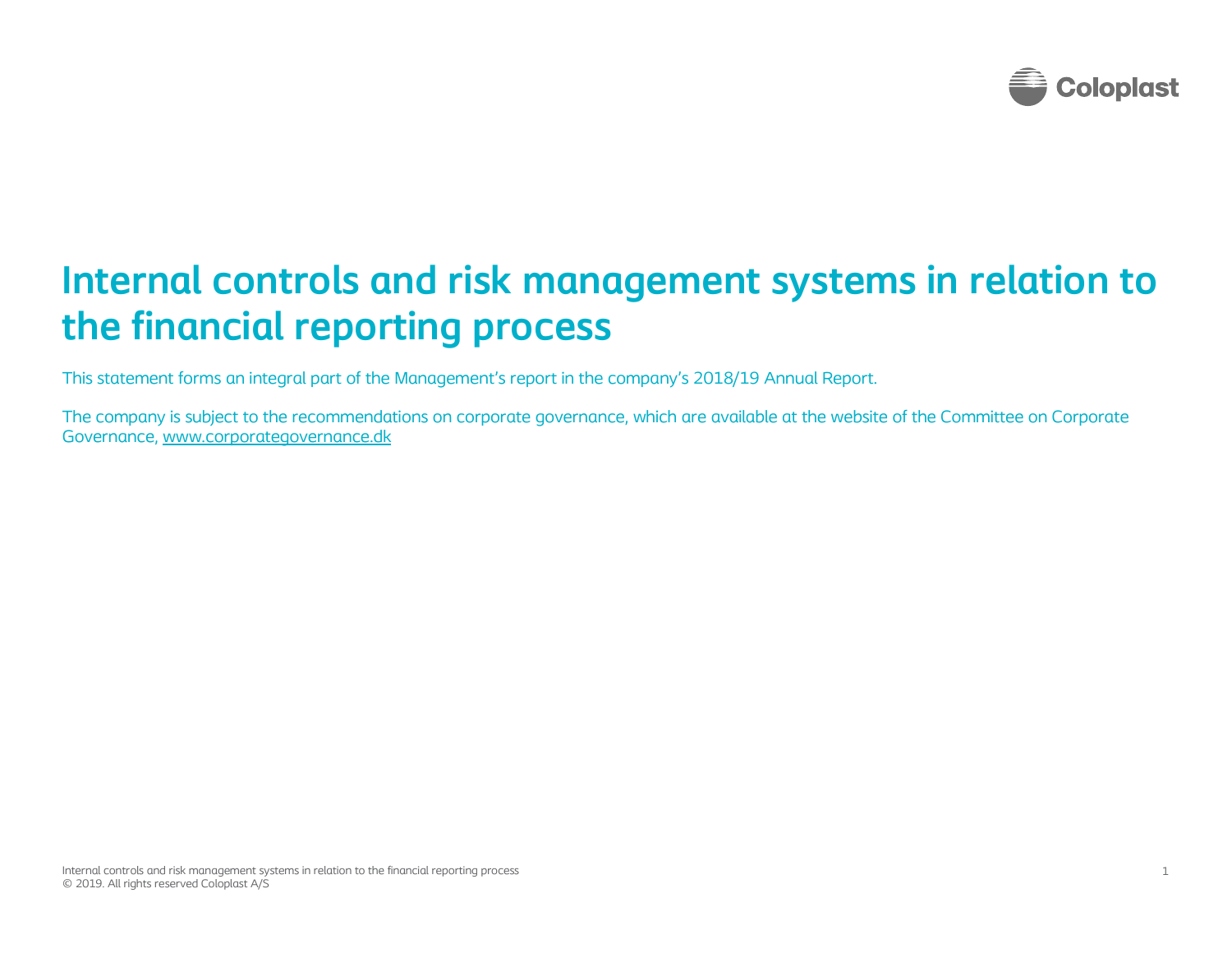

### Purpose

The purpose of Coloplast's internal controls and risk management systems in relation to the yearly and interim financial reporting process is to ensure that the internal and external financial statements are presented in accordance with International Financial Reporting Standards as adopted by the EU and further requirements in the Danish Financial Statements Act, and for such internal control as Management determines is necessary to enable the preparation of financial statements that are free from material misstatement, whether due to fraud or error.

The Company's established internal control and risk management systems ensure that material errors or irregularities in the financial statements are identified and corrected but provides no absolute assurance that all errors are detected and corrected.

The internal control and risk management systems comprise the following areas:

- Control environment
- Risk assessment
- Control activities
- Information and communication
- Monitoring

## Control environment

The Board of Directors has set up an audit committee that will assist the Board of Directors in, among other things, supervising the yearly and interim financial reporting process and the efficiency of the company's internal control and risk management systems. The audit committee works on assessing the internal control systems and acts as preliminary in relation to the Board of Directors. The audit committee was set up following the Annual General Meeting held in December 2009.

The Executive Management is responsible for maintaining efficient controls and risk management system. The Executive Management has implemented the controls necessary to address the risks identified in relation to financial reporting.

The composition of the Board of Directors and the Executive Management ensures the relevant competencies with respect to internal controls and risk management in relation to the financial reporting process.

Powers and responsibilities are defined in the Board of Directors' instructions to the Executive Management. The Board of Directors approves the communications policy, the treasury, finance and tax policy, risk management, the code of conduct as well as Coloplast's mission, corporate values and vision. The Executive Management approves all other policies and regularly briefs the Board of Directors on such policies. The relevant functions at Coloplast issue quidelines and monitor the application of all policies and procedures. Coloplast's accounting policies are set out in the Coloplast financial reporting manual, which is available to all employees. The organisational structure and the internal guidelines combined with laws and other regulations to make up the control environment.

#### Risk assessment

On a quarterly basis, the Board of Directors and the Executive Management assess risks that Coloplast is exposed to, including risks related to the yearly and interim financial reporting.

For more information on risk management at Coloplast, go to Corporate Governance on the Coloplast website.

The audit committee reviews certain high-risk areas at least once a year, including the following:

- Significant accounting estimates
- Material changes to the accounting policies

At least once a year, the audit committee reviews the current internal controls to consider whether they are effective in relation to the risks identified in the financial reporting process.